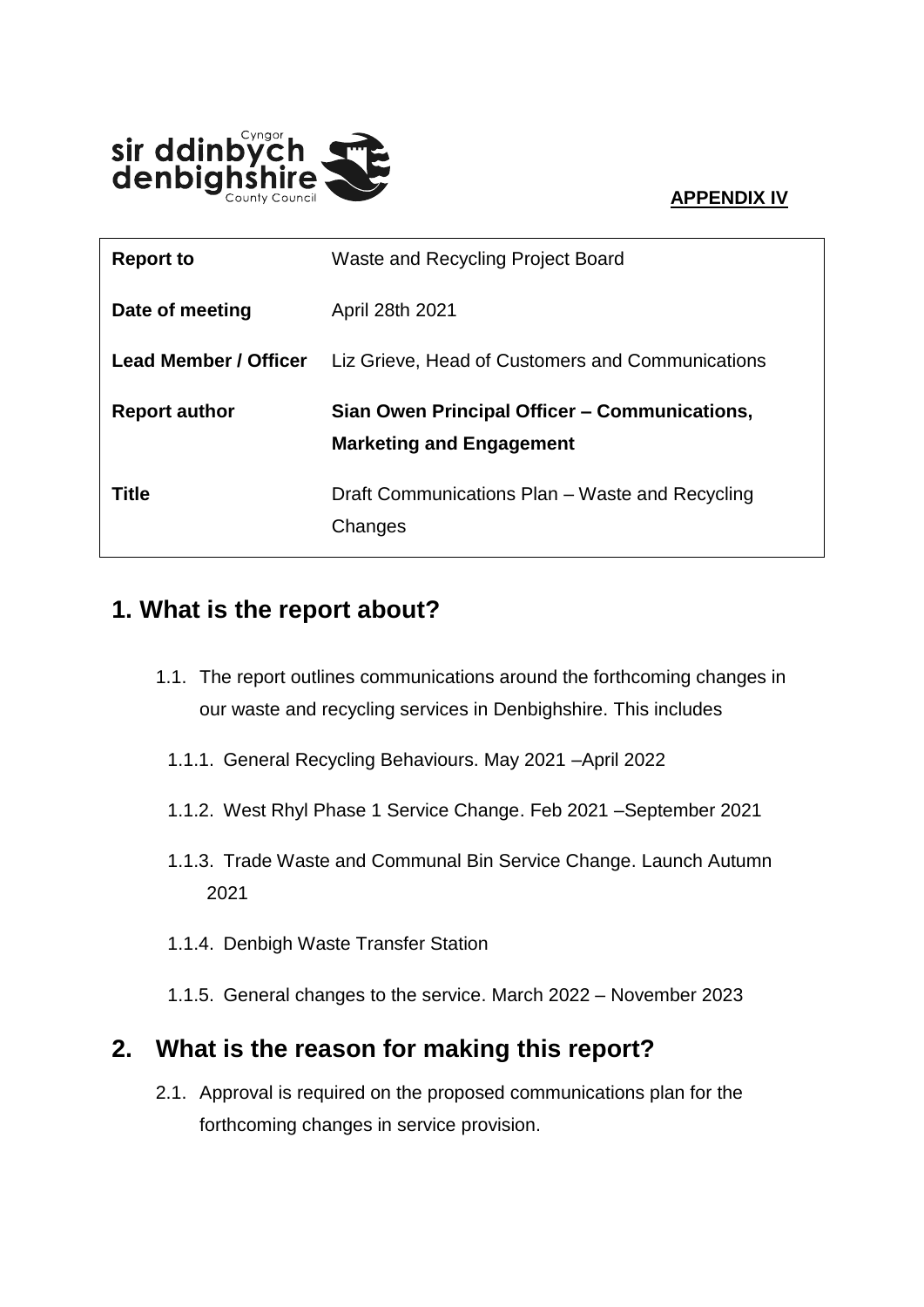#### **3. What are the Recommendations?**

3.1. To approve the outlined communications plan, subject to full costing and resource allocation.

### **4. Report details**

- 4.1. This report outlines communications activities to promote changes in the waste and recycling service. The activity would provide residents with clear, accurate and timely information about the changes and ensure that our communications assist the community to be ready for the changes and understand how to use the new system.
- 4.2. The communications plan is split into four main parts.
	- 4.2.1. **Section A** is around **general promotion of recycling** and behaviour change that is needed ahead of the service changes. This is business as usual activity, but critical to ensure that we continue to encourage more recycling. We will be utilising national assets produced by
	- 4.2.2. **Section B** focusses on activity in **West Rhyl** where a new weekly sack collection will be introduced to try and reduce problems with littering and to encourage residents to use the facilities provided to them. The WRAP 'Keeping Up with the Joneses' branding will be used on literature to communicate with residents about the specific changes.
	- 4.2.3. **Section C** focusses on the **waste transfer station development in Denbigh**. These proposed activities aim to keep relevant stakeholders informed of key milestones around the project development, and to ensure that any negative coverage is minimised.
	- 4.2.4. **Section D** is around the **main changes to the waste and recycling services**. These communications activities are high level, with a detailed communications plan listing all the activities to be undertaken to be developed by the Council and WRAP. The proposed activities have been categorised into 'essential' activity, 'optional' activity and 'nice to have' actions for discussion purposes. The activities include direct marketing,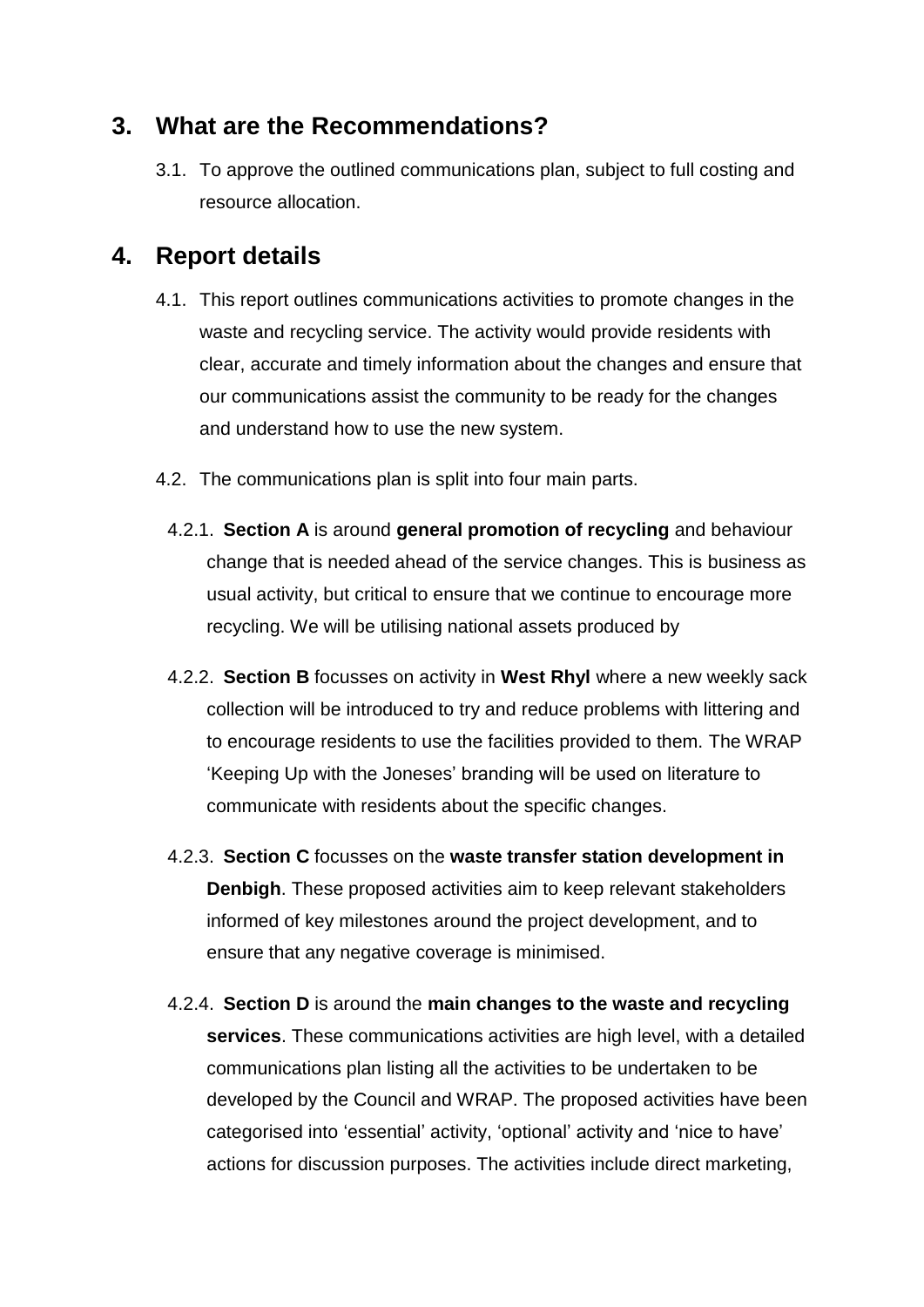media relations, social media, advertising, community events and internal communications. These activities, if approved, will be carried out by the Council's Communications team, WRAP and external designers/printers/producers.

- 4.3. The activity will be managed on a day-to-day basis by the Council's Communications team and WRAP, with significant input from Environmental Services. The Board will be updated with regular progress reports. Once service changes are implemented, there will be daily meetings between operations, communications and customer service teams, to react to any issues, feedback or changes necessary to the communications. There will also be regular updates for the Lead Member and input into the communications activity.
- 4.4. This communications plan will be aligned with the Mobilisation Plan to assist in managing the activity, for monitoring progress and to ensure that all deadlines are met within the timescales.

### **5. What will it cost and how will it affect other services?**

5.1The cost of the activity will be absorbed through the project budget, as well as through WRAP's local authority funding support. These costs are still to be established and allocated to either the project or WRAP funding, a costing exercise is included in the plan.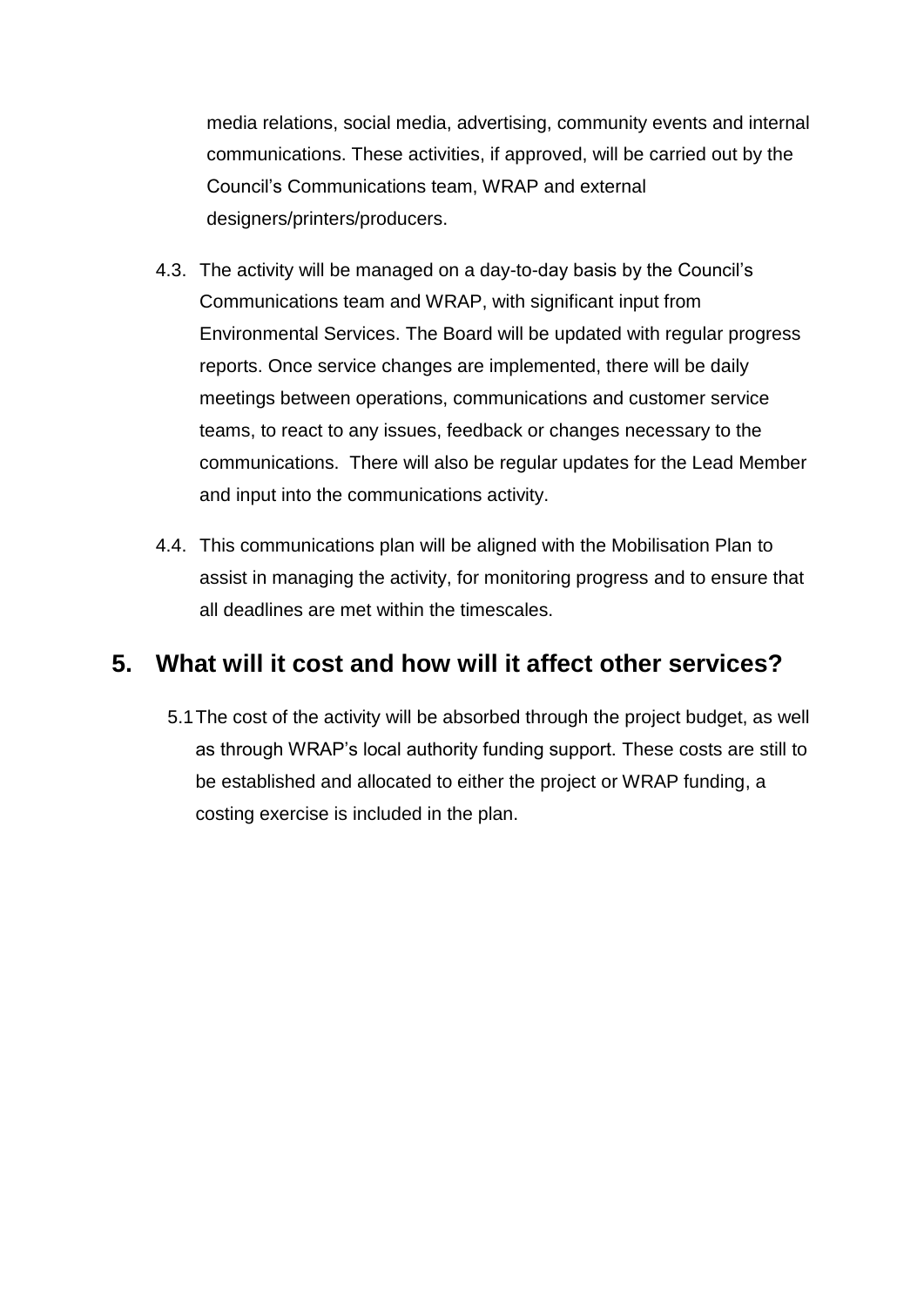### **Communications and Engagement Plan (DRAFT)**

### **Colour coding grid**

| <b>Green</b>  | <b>Essential activity</b>         |
|---------------|-----------------------------------|
| <b>Orange</b> | <b>Optional activity</b>          |
| <b>Yellow</b> | Not a necessity, but nice to have |

### **SECTION A: General recycling promotion May 2021 onwards**

| <b>ACTION</b>                                                                            | <b>TARGET AUDIENCE</b> | <b>PERSON</b><br><b>RESPONSIBLE</b>                                                                                      | <b>WHEN</b>     |
|------------------------------------------------------------------------------------------|------------------------|--------------------------------------------------------------------------------------------------------------------------|-----------------|
| Agree<br>communications<br>plan/approach                                                 | <b>Board</b>           | <b>Board MSO</b>                                                                                                         | <b>May 2021</b> |
| <b>Review and</b><br>revise text for the<br>corporate<br>website                         | All                    | <b>Lead James</b><br><b>Gillet</b><br>information<br>provided by TD<br>Environmental<br>Services /<br>Corporate<br>Comms | May 2021        |
| Social media<br>schedule - focus<br>on enforcement<br>process in<br>problematic<br>areas | <b>Public</b>          | Corporate<br>Comms                                                                                                       | <b>May 2021</b> |
| Use 'Be Mighty'<br>national<br>campaign assets                                           | <b>Public</b>          | Council/WRAP                                                                                                             | <b>Underway</b> |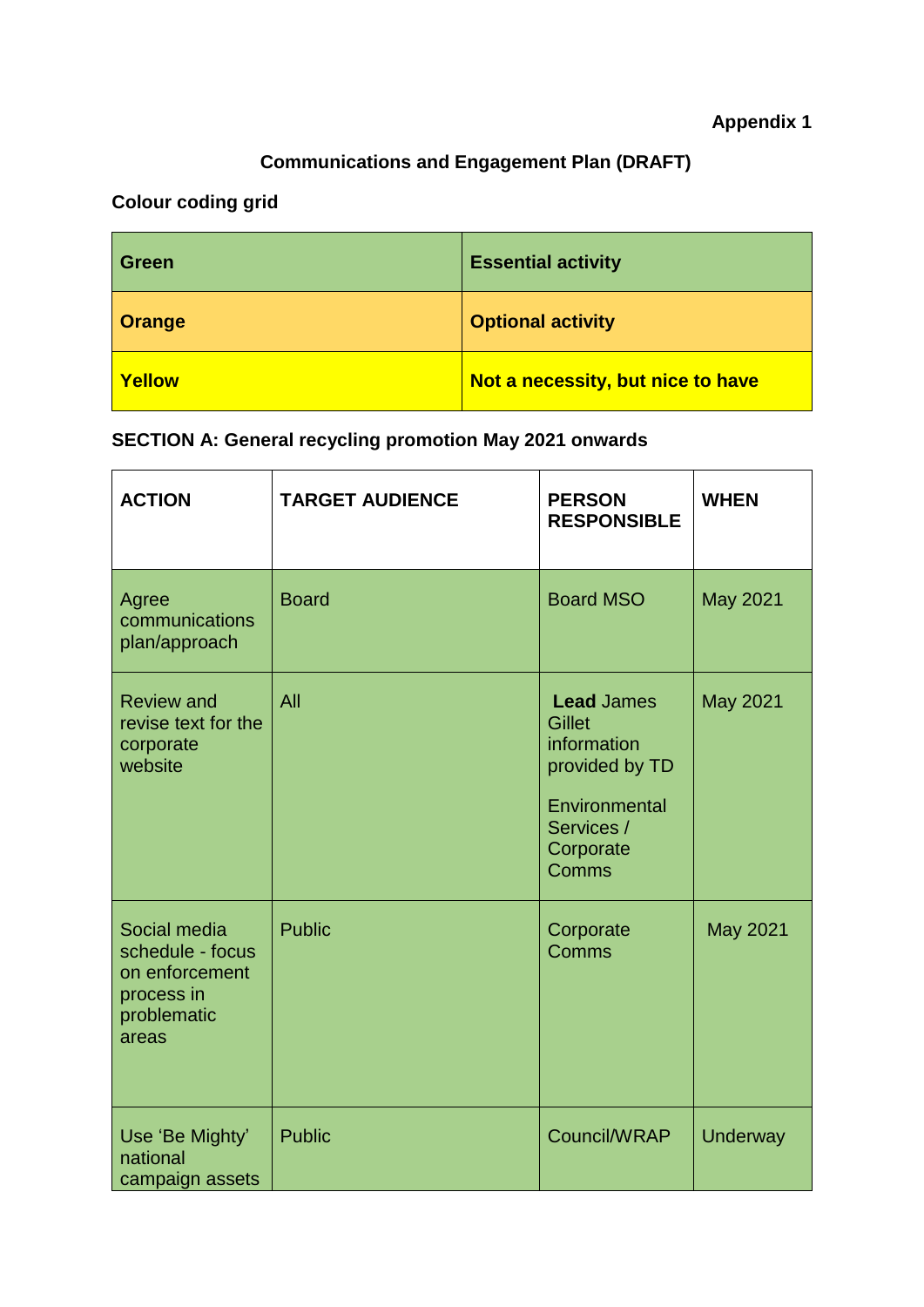| from WRAP on                                                                                   |                                                                                                                                           |                              |                              |
|------------------------------------------------------------------------------------------------|-------------------------------------------------------------------------------------------------------------------------------------------|------------------------------|------------------------------|
| social media and<br>other key<br>channels                                                      |                                                                                                                                           |                              |                              |
| Establish regular<br>meetings with<br><b>WRAP</b> to<br>discuss assets<br>and funding          | <b>Nicola</b><br>nicola@thevynes.com<br>Peake<br>Emma Hallett:<br>Emma.Hallett@wrap.org.uk<br>Lisa Chilcott:<br>lisa.chilcott@wrap.org.uk | <b>Sian Owen</b>             | Underway<br>and<br>quarterly |
| Produce JD for<br>part time<br>resource to<br>support Waste<br>and Recycling<br>Communications | <b>Board</b>                                                                                                                              | <b>Lead MSO</b><br><b>TD</b> | September<br>2021            |
| Costing for all<br>activity including<br><b>WRAP</b><br>contributions                          | <b>Board and WRAP</b>                                                                                                                     | <b>MSO and TD</b>            | May/ June<br>2021            |
| <b>Work with Caru</b><br>Cymru on a<br>campaign<br>around dog foul<br>waste                    | <b>Public</b>                                                                                                                             |                              | Autumn<br>2021               |

**SECTION B: West Rhyl Phase 1 Service Change (Enhance engagement / weekly Sack collections and microchipping trials) February 2021 to September 2021**

| <b>ACTION</b> | <b>TARGET</b><br><b>AUDIENCE</b> | <b>PERSON</b><br><b>RESPONSIBLE</b> | <b>WHEN</b> |
|---------------|----------------------------------|-------------------------------------|-------------|
|---------------|----------------------------------|-------------------------------------|-------------|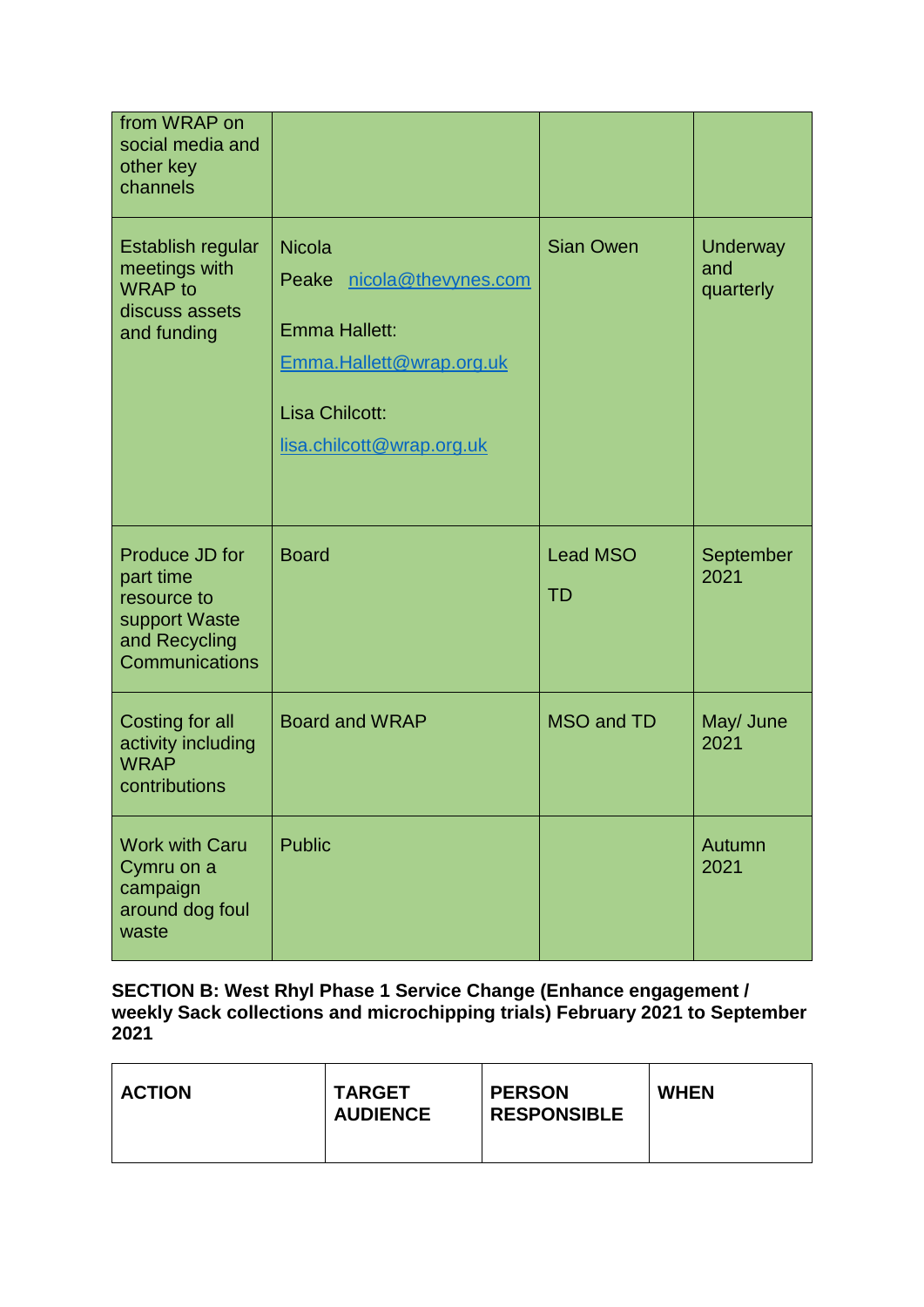| <b>Promotion of Bulky</b><br><b>Waste Service via</b><br>leaflet drop                                                                                                        | Residents /<br>landlords                                                                                                                  | <b>WRAP/Council</b>                           | <b>Completes</b><br>February 2021                             |
|------------------------------------------------------------------------------------------------------------------------------------------------------------------------------|-------------------------------------------------------------------------------------------------------------------------------------------|-----------------------------------------------|---------------------------------------------------------------|
| <b>Production of 'Keeping</b><br>Up with the Joneses'<br>leaflet<br>For residents of West<br>Rhyl                                                                            | <b>Residents</b><br><b>Tenants</b><br>Landlords                                                                                           | Council/WRAP                                  | Complete in<br>distribution                                   |
| <b>Translation of the</b><br>above leaflet into non-<br><b>English or Welsh</b><br>languages spoken<br>amongst the residents,<br>to produce a basic<br>Word document version | <b>Residents</b><br><b>Tenants</b><br>Landlords                                                                                           | Council/WRAP                                  | April 2021<br>(currently with<br>WRAP)                        |
| Poster – for communal<br>areas, such as on<br>noticeboards and bin<br>store areas                                                                                            | <b>Residents</b><br><b>Tenants</b><br>Landlords                                                                                           | Council/WRAP                                  | Complete - in<br>distribution                                 |
| Container<br>contamination sticker -<br>to be placed by<br>collections crews                                                                                                 | <b>Residents</b>                                                                                                                          | Council/WRAP                                  | Complete – in<br>circulation                                  |
| Info stickers for<br>communal bins<br>(contamination etc)                                                                                                                    | <b>Residents of</b><br>shared bin<br>stores                                                                                               | <b>Council/ WRAP</b>                          | Complete -<br>awaiting refurb<br>bin delivery (April<br>2021) |
| <b>Internal Engagement</b><br>activity                                                                                                                                       | Frontline staff,<br>including<br><b>Customer</b><br><b>Contact Centre</b><br>staff, collection<br>crews and<br>Members,<br>including West | <b>Tara Dumas and</b><br><b>Jane Williams</b> | February 2021 to<br>September 2022                            |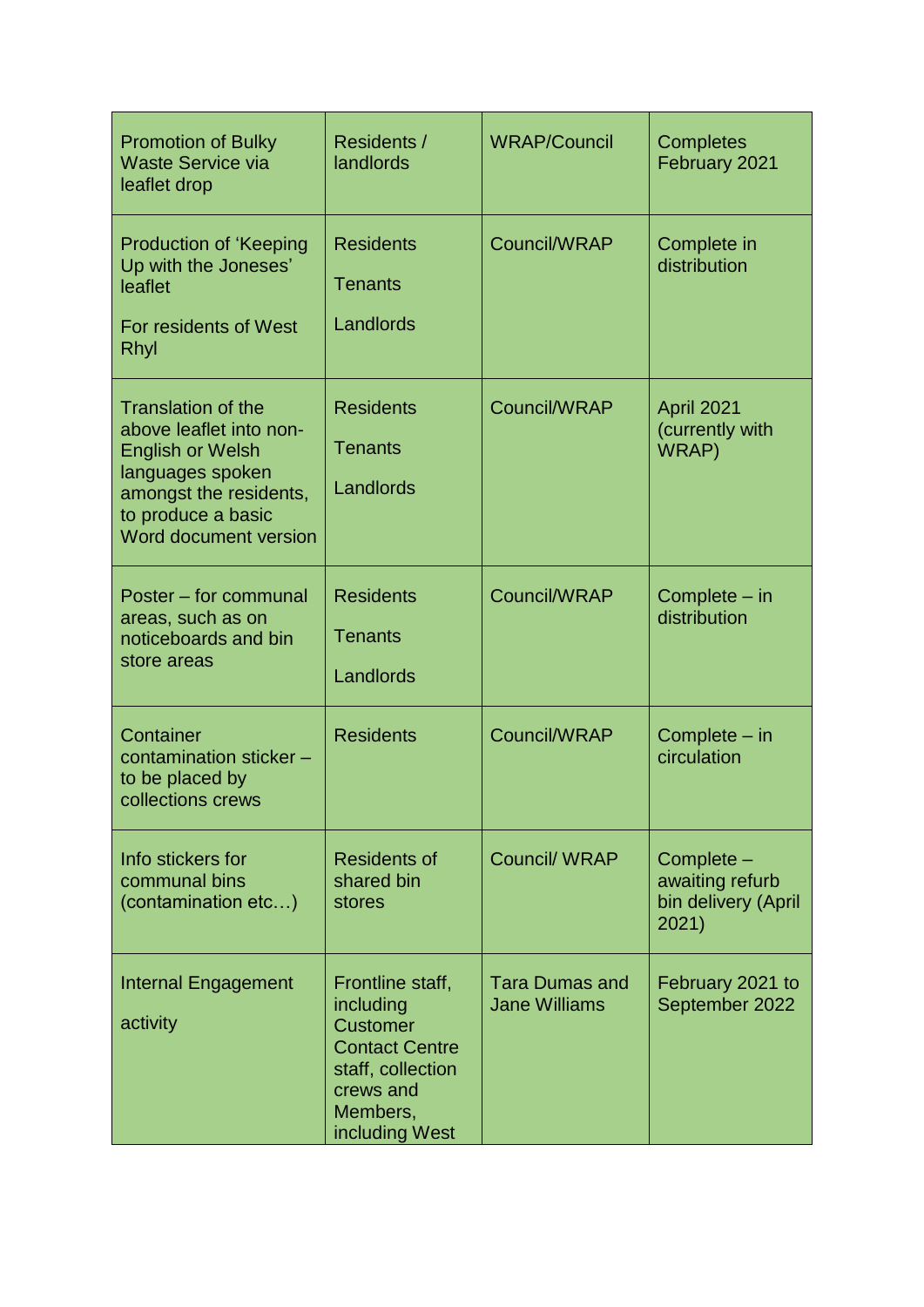|                                                                                                                                                                                               | <b>Rhyl Ward</b><br>members                        |                                                                        |                                                                                                                       |
|-----------------------------------------------------------------------------------------------------------------------------------------------------------------------------------------------|----------------------------------------------------|------------------------------------------------------------------------|-----------------------------------------------------------------------------------------------------------------------|
| <b>External Engagement</b><br>activity to prepare for<br>service change                                                                                                                       | Landlords/RSLs                                     | <b>West Rhyl Project</b><br><b>Officer</b>                             | March 2021 to<br><b>June 2021</b>                                                                                     |
| Develop comms plan<br>around microchipping<br>project to be launched<br>in May 2021 (Post<br><b>Communities Scrutiny)</b>                                                                     | <b>Members</b><br><b>Residents</b><br><b>Media</b> | <b>Matthew Jones</b><br>Comms team/<br><b>Waste Service</b><br>Manager | May - June 2021                                                                                                       |
| Develop and print<br>leaflets to accompany<br>new sack system (gull<br>proof sacks) to be<br>launched July 2021                                                                               | <b>Residents</b><br>Landlords                      | <b>Alan Roberts</b><br><b>WRAP</b>                                     | May 2021-June<br>2021                                                                                                 |
| <b>Press Release to be</b><br>issued on the day<br>scrutiny papers are<br>released for May<br><b>Communities Scrutiny</b><br>report including briefing<br>spokesperson for<br>media interview | <b>Residents</b>                                   | <b>Matthew Jones</b><br>(paper provided<br>by TD in<br>advance)        | <b>Scrutiny meeting</b><br>on the 13 <sup>th</sup> May<br>Papers due to be<br>published on the<br>6 <sup>th</sup> May |
| <b>Engagement with</b><br><b>Councillors on</b><br><b>Communities Scrutiny</b><br>in advance of the<br>meeting                                                                                | <b>Councillors on</b><br>scrutiny                  | <b>Tony Ward</b>                                                       | Before 13 <sup>th</sup> May                                                                                           |

#### **SECTION C: Trade Waste and Communal Bin Service Change (Launch Autumn 2022)**

| <b>ACTION</b> | <b>AUDIENCE</b> | <b>PERSON</b><br><b>RESPONSIBLE</b> | <b>WHEN</b> |
|---------------|-----------------|-------------------------------------|-------------|
|               |                 |                                     |             |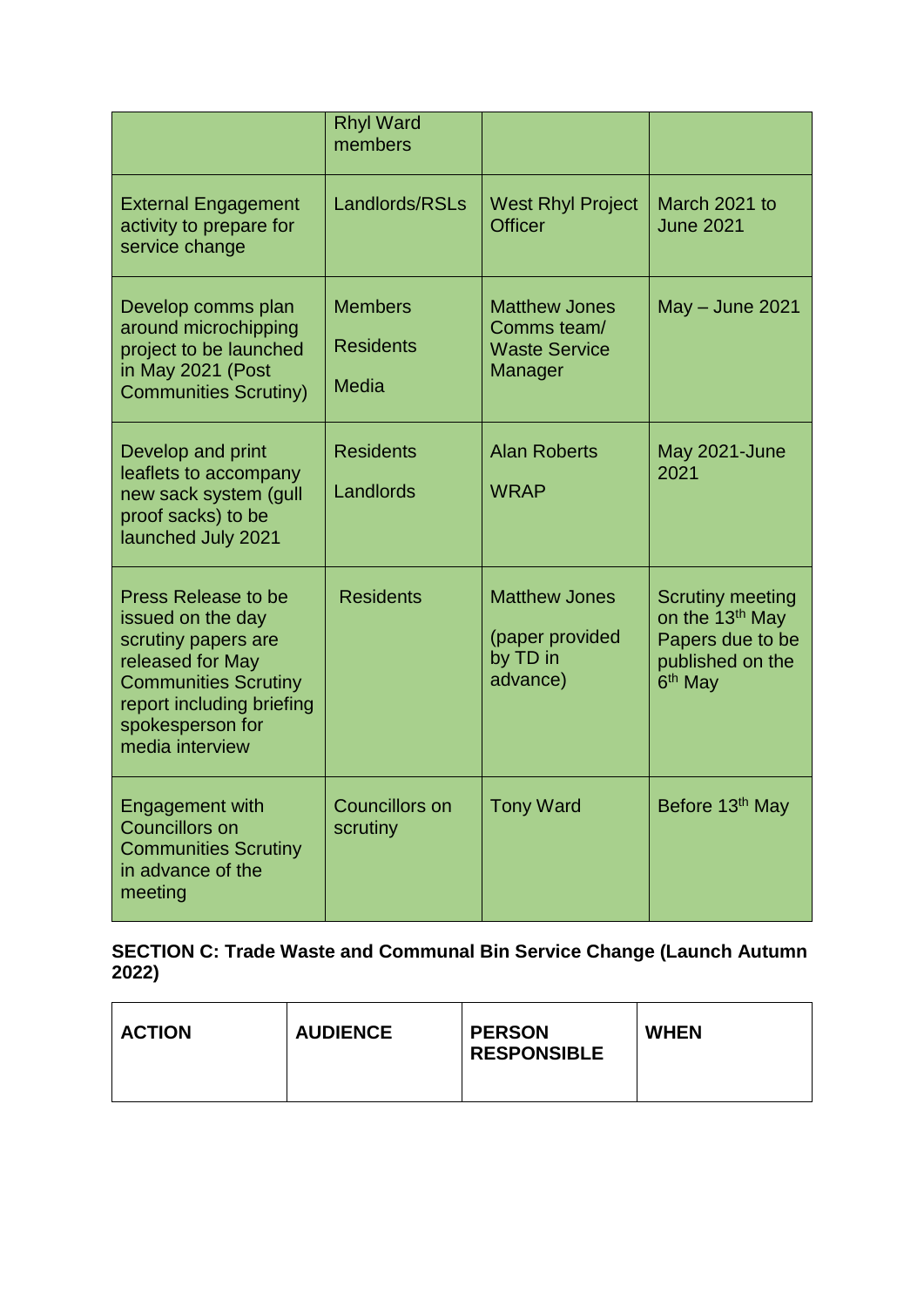| <b>Consult trade</b><br>customers on the<br><b>Environment Act</b><br>requirements<br>Develop<br>questionnaire and<br>information leaflet | <b>Trade Waste</b><br>customers<br>$\langle$ approx. 600)    | Alan Roberts /<br>Comms                 | April to June 2021                                                                           |
|-------------------------------------------------------------------------------------------------------------------------------------------|--------------------------------------------------------------|-----------------------------------------|----------------------------------------------------------------------------------------------|
| <b>Expand and</b><br>improve trade<br>waste content on<br><b>Council's website</b>                                                        | Public / new and<br>existing customers                       | Corporate Comms/<br><b>Alan Roberts</b> | April-June 2021                                                                              |
| Direct marketing to<br>Promote food<br>waste recycling<br>and offer free trials<br>to existing<br>customers (SME's)                       | <b>SME</b> customers<br>and new all<br>customers             | <b>Alan Roberts</b>                     | TBC as awaiting<br>delivery of new<br>food waste<br>vehicles (June to<br><b>August 2021)</b> |
| Develop branding<br>for trade waste<br>service (ensure on<br>all<br>correspondence)                                                       | <b>Potential new</b><br>customers                            | Comms/Alan<br><b>Roberts</b>            |                                                                                              |
| <b>Design Trade</b><br><b>Waste vehicle</b><br>wraps x 2                                                                                  | <b>New Customers</b>                                         | Comms/Fleet/<br><b>Waste Service</b>    | <b>Expected delivery</b><br>of vehicles July<br>2022                                         |
| Agree bin colours<br>and branding for<br>trade waste<br>containers and<br>develop refurb<br>programme                                     | Existing<br><b>Customers</b>                                 | <b>COMMS/Alan</b><br><b>Roberts</b>     | April to June 2021                                                                           |
| Develop landlord /<br>property<br>management<br>engagement packs                                                                          | Property<br>management<br>companies and/or<br>landlords with | Waste Team /<br><b>COMMS</b>            | September 2021                                                                               |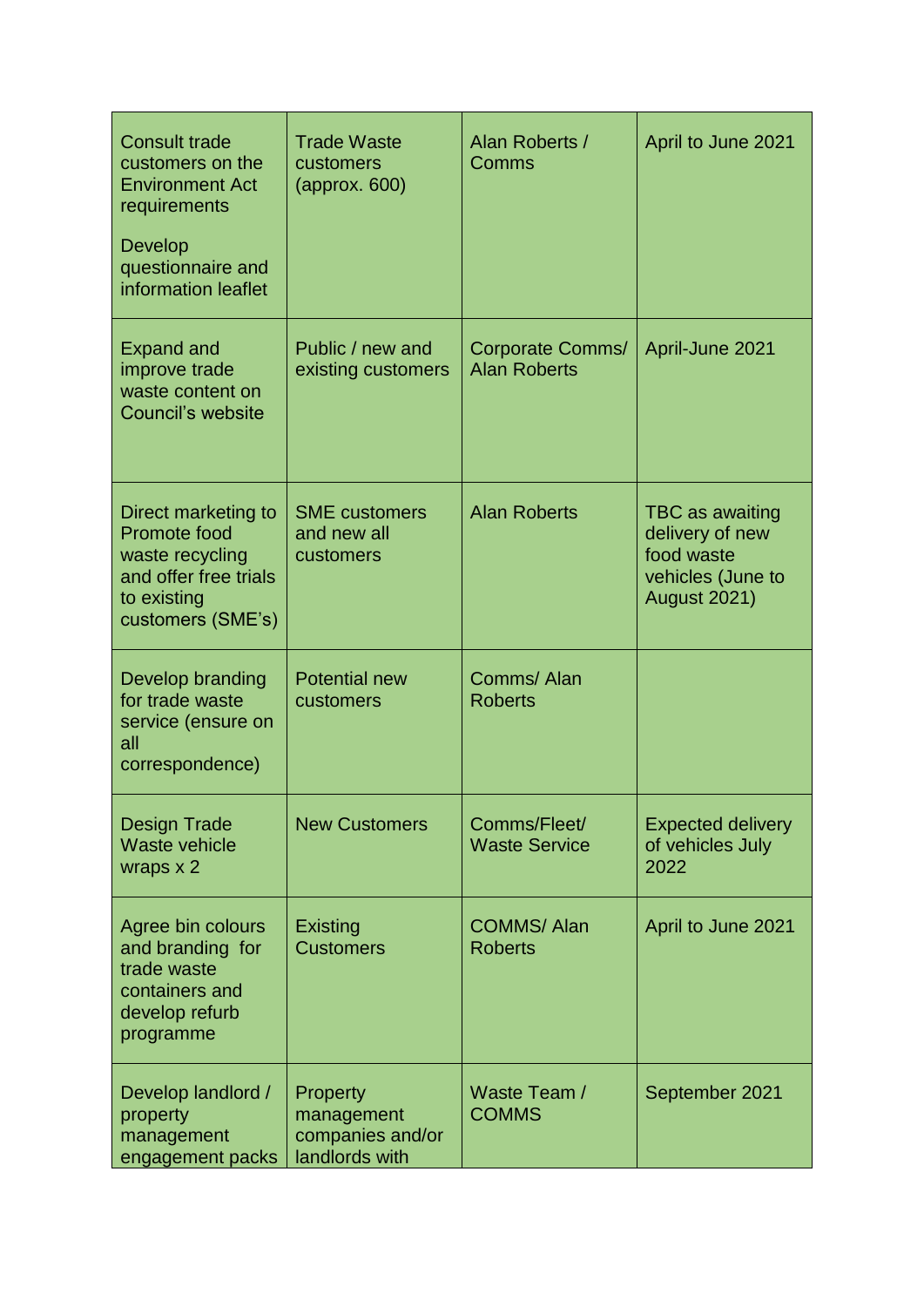| for all bin store<br><b>locations</b>                                                          | communal bin<br>stores.                           |                                                              |                                     |
|------------------------------------------------------------------------------------------------|---------------------------------------------------|--------------------------------------------------------------|-------------------------------------|
| Develop bin store<br>signage for source<br>segregated                                          | Aimed at<br>residents/tenants<br>using bin stores | WRAP?                                                        | <b>April 2022</b><br>onwards        |
| <b>Develop</b><br>instructional<br>leaflets for<br>residents sharing<br>communal bin<br>stores | Aimed at<br>residents/tenants<br>using bin stores | Alan Roberts in<br>conjunction with<br>Comms                 | April 2022 - June<br>2022           |
| <b>Bron y Crest</b><br>Source<br><b>Segregated Bin</b><br>store Trial                          | <b>Residents</b>                                  | DCC housing/<br><b>Comms/Waste</b><br>Team (Abi<br>Chadwick) | <b>April 2021-</b><br>December 2021 |

# **SECTION C: Denbigh Waste Transfer Station**

| <b>ACTION</b>                                                    | <b>AUDIENCE</b>       | <b>PERSON</b><br><b>RESPONSIBLE</b> | <b>WHEN</b>                                                                                                                                         |
|------------------------------------------------------------------|-----------------------|-------------------------------------|-----------------------------------------------------------------------------------------------------------------------------------------------------|
| <b>Update to Member Area</b><br>Group on the current<br>position | Denbigh<br><b>MAG</b> | <b>Board via PM</b>                 | Standing Item on<br>every Denbigh MAG<br>Agenda                                                                                                     |
| <b>Briefing for wider Members</b>                                | <b>Members</b>        | Board /<br>Corporate<br>Comms       | May $2021 - as$ part<br>of wider attendance<br>updated on overall<br><b>Service Change</b><br>proposals to<br><b>Communities</b><br><b>Scrutiny</b> |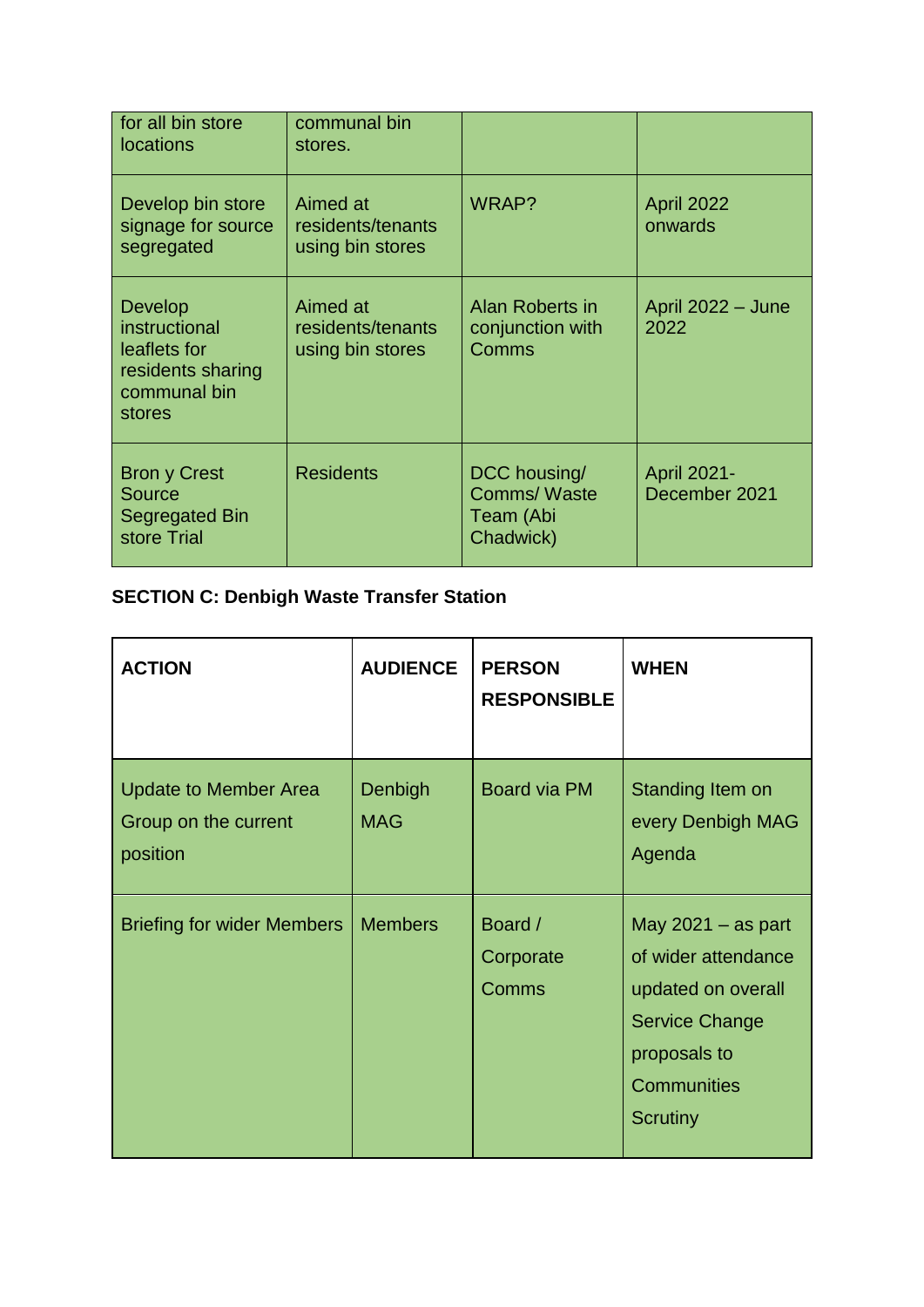|                                                                                                                                                                   |                                         |                                                                  | <b>Further attendance</b><br>at Cabinet and<br>Scrutiny at key<br>stages in run up to<br>Service Change as<br>required |
|-------------------------------------------------------------------------------------------------------------------------------------------------------------------|-----------------------------------------|------------------------------------------------------------------|------------------------------------------------------------------------------------------------------------------------|
| <b>Briefing for Town Council</b><br>following appointment of<br><b>Phase 1 Contractor</b>                                                                         | Denbigh<br>Town<br>Council              | Environmental<br>Services /<br>Corporate<br>Comms/<br>Contractor | Early June 2021                                                                                                        |
| Work with appointed<br>contractor to agree comms<br>protocol                                                                                                      | Contractor                              | <b>Comms/Peter</b><br>Clayton                                    | <b>June 2021</b>                                                                                                       |
| Update content on<br>Council's website following<br>appointment of Phase 1<br>Contractor                                                                          | <b>Public</b>                           | Environmental<br>Services /<br>Corporate<br>Comms/ JG            | Early June 2021                                                                                                        |
| Update for businesses on<br>the Colomendy site and<br>nearby residents following<br>appointment of Phase 1<br>Contractor<br>(via newsletter) -<br>timescales etc. | Local<br>businesses<br>and<br>residents | Environmental<br><b>Services</b>                                 | Early June 2021                                                                                                        |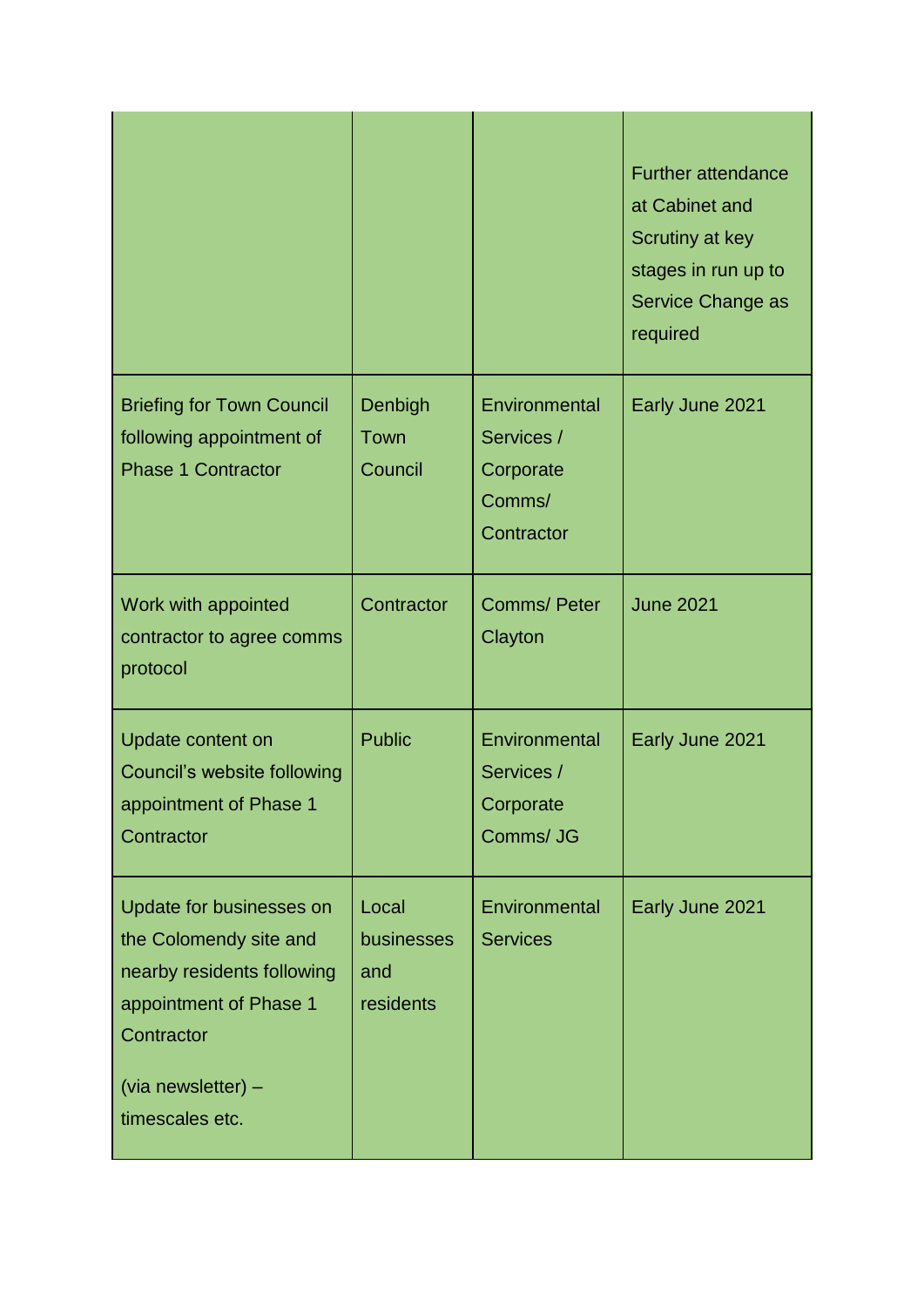| Comms around the<br>commencement of Phase<br>1 enabling works<br>(NOTE: Phase 1 Enabling<br><b>Works Contract will see</b><br>DCC leading a<br>collaboration with 4<br>businesses looking to<br>extend their current sites<br>on the Estate in order to<br>deliver initial earthworks,<br>drainage works, servicing<br>and access to the site with<br>each member then able to<br>go on and develop out<br>their sites according to<br>their own Planning<br>Permissions and at their<br>own timescales to suit<br>individual requirements<br>following completion of<br>Phase 1) | <b>Members</b><br>Town<br>Council<br>Local<br>businesses/<br>residents<br><b>Media</b><br>The public<br><b>Staff</b> | Corporate<br>Comms | Late June 2021                  |
|-----------------------------------------------------------------------------------------------------------------------------------------------------------------------------------------------------------------------------------------------------------------------------------------------------------------------------------------------------------------------------------------------------------------------------------------------------------------------------------------------------------------------------------------------------------------------------------|----------------------------------------------------------------------------------------------------------------------|--------------------|---------------------------------|
| Comms around the<br>completion of Phase 1<br>enabling works                                                                                                                                                                                                                                                                                                                                                                                                                                                                                                                       | <b>Members</b><br>Town<br>Council                                                                                    | Corporate<br>Comms | Spring 2022 - exact<br>date TBC |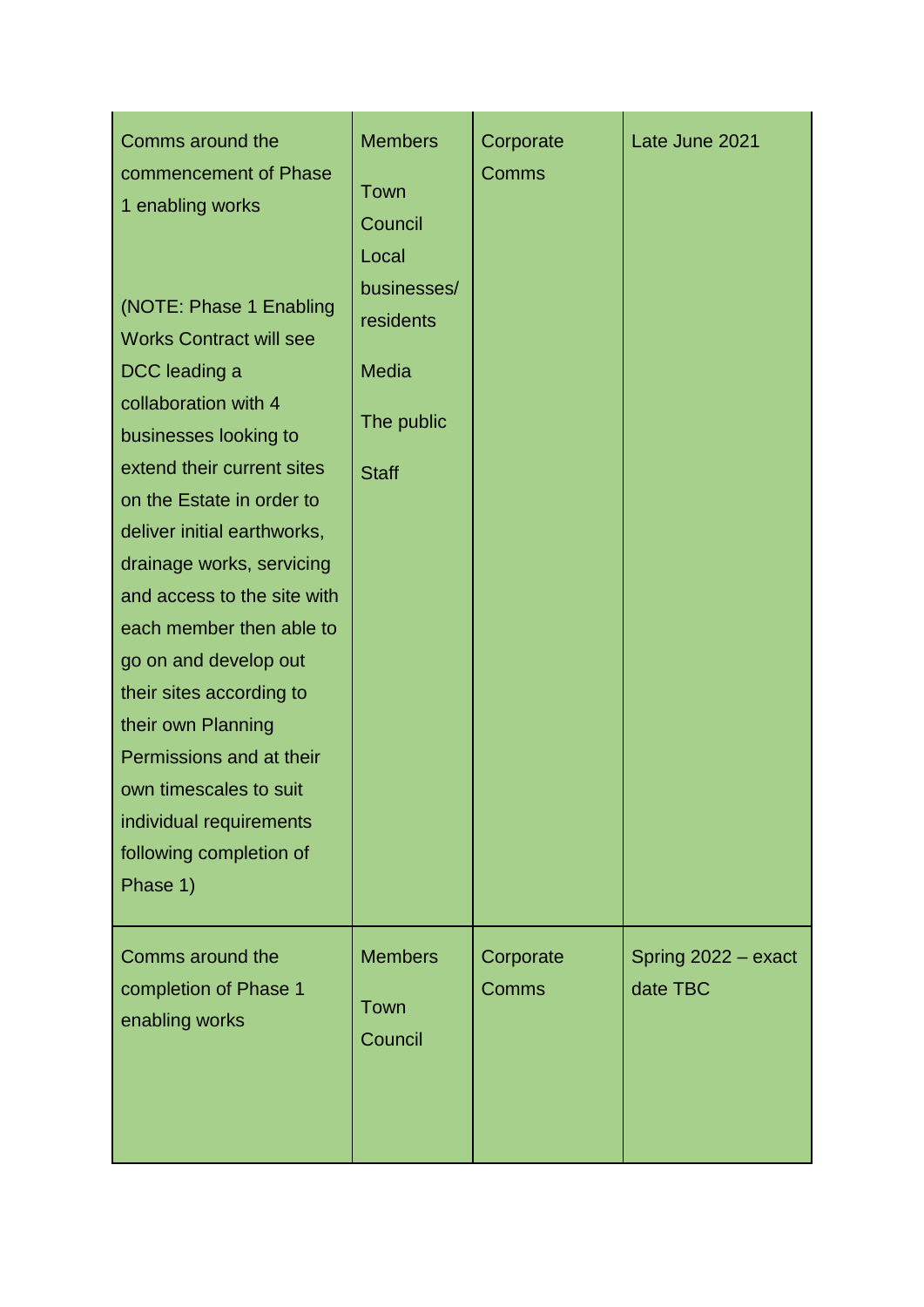|                                                                                                                                                               | Local<br>businesses/<br>residents<br><b>Media</b><br>The public<br><b>Staff</b>                      |                                                       |                                      |
|---------------------------------------------------------------------------------------------------------------------------------------------------------------|------------------------------------------------------------------------------------------------------|-------------------------------------------------------|--------------------------------------|
| Update content on<br>Council's website following<br>appointment of Phase 2<br>Contractor                                                                      | <b>Public</b>                                                                                        | Environmental<br>Services /<br>Corporate<br>Comms/ JG | Spring 2022 - exact<br>date TBC      |
| Update for businesses on<br>the Colomendy site and<br>nearby residents following<br>appointment of Phase 2<br>Contractor (via newsletter)<br>- timescales etc | Local<br>businesses<br>and<br>residents                                                              | Environmental<br><b>Services</b>                      | Spring 2022 - exact<br>date TBC      |
| Comms around the<br>commencement of Phase<br>2 building works for<br>proposed DCC Waste<br><b>Transfer Station</b>                                            | <b>Members</b><br>Town<br>Council<br>Local<br>businesses/<br>residents<br><b>Media</b><br>The public | Corporate<br>Comms                                    | Late Spring 2022 -<br>exact date TBC |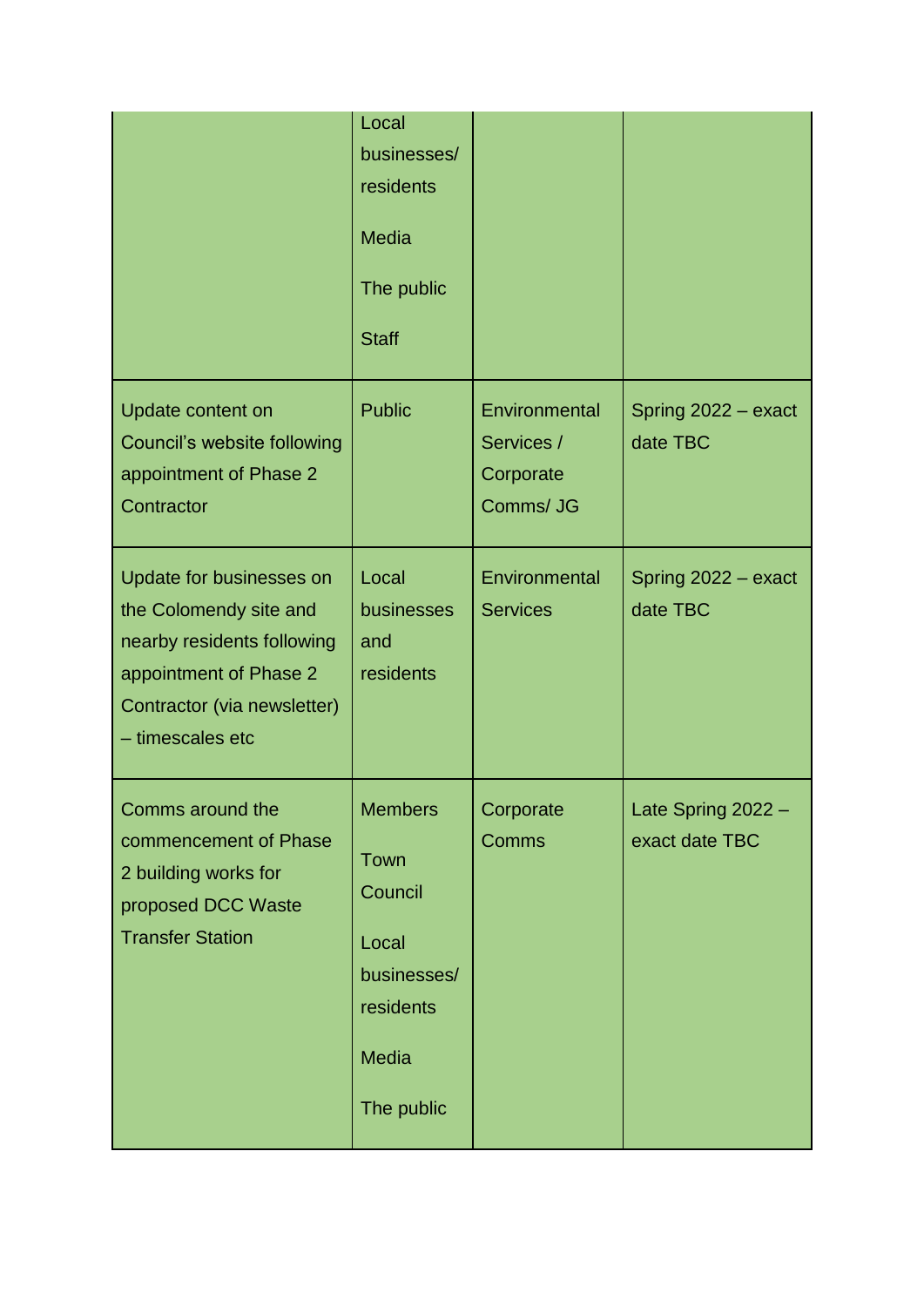|                                                                                           | <b>Staff</b>                                                                                                         |                    |                                                           |
|-------------------------------------------------------------------------------------------|----------------------------------------------------------------------------------------------------------------------|--------------------|-----------------------------------------------------------|
| Key milestone in the<br>project – six months to go                                        | <b>Members</b><br>Town<br>Council<br>Local<br>businesses/<br>residents<br><b>Media</b><br>The public<br><b>Staff</b> | Corporate<br>Comms | October 2022 -<br>exact date TBC                          |
| Key milestone in the<br>project - projected date of<br>completion                         | <b>Members</b><br>Town<br>Council<br>Local<br>businesses/<br>residents<br><b>Media</b><br>The public<br><b>Staff</b> | Corporate<br>Comms | March 2023 - exact<br>date TBC                            |
| Announcement of site<br>becoming operational<br>(briefing, news release,<br>social media) | <b>Members</b><br>Town<br>Council                                                                                    | Corporate<br>Comms | <b>Anticipated May</b><br>2023 - exact date<br><b>TBC</b> |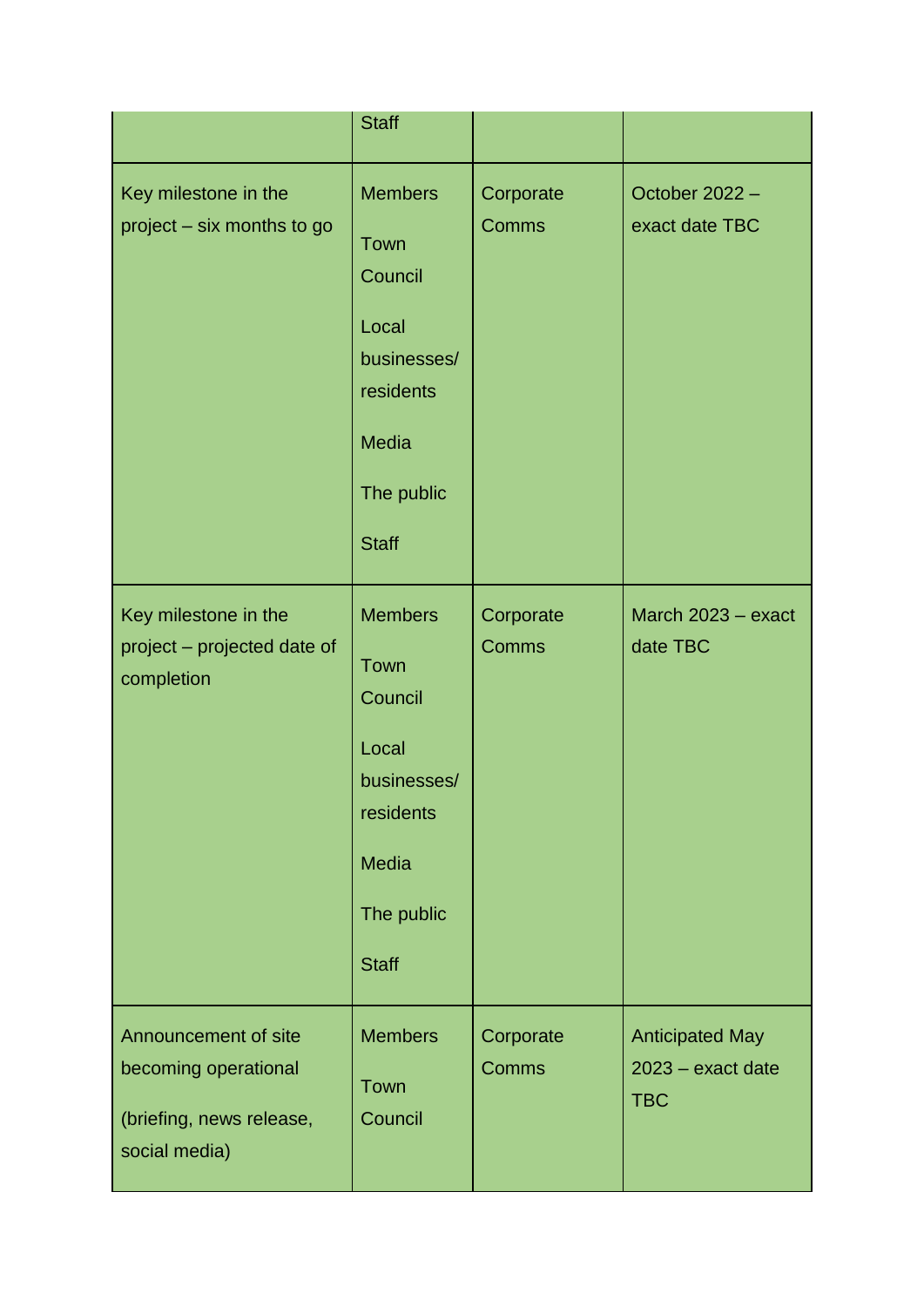|                                          | Local<br>businesses/<br>residents<br><b>Media</b><br>The public<br><b>Staff</b> |                    |                                                           |
|------------------------------------------|---------------------------------------------------------------------------------|--------------------|-----------------------------------------------------------|
| Media opportunity -<br>briefing / photos | <b>Media</b>                                                                    | Corporate<br>Comms | Completion of new<br>Depot - May 2023 -<br>exact date TBC |

## **SECTION D: General changes to the service**

| <b>ACTION</b>                                                                               | <b>AUDIENCE</b>                                                                        | <b>PERSON</b><br><b>RESPONSIBLE</b> | <b>WHEN</b>                  |
|---------------------------------------------------------------------------------------------|----------------------------------------------------------------------------------------|-------------------------------------|------------------------------|
| <b>Production of</b><br>schedule and<br>content for web/<br>social media/<br>press releases | <b>Members</b><br><b>Staff</b><br><b>Public</b><br><b>Media</b><br>Key<br>stakeholders | Council/WRAP                        | March-May 2022               |
| <b>Articles for Council</b><br>publications                                                 | <b>Residents</b>                                                                       | Council/WRAP                        | <b>March 2022</b><br>onwards |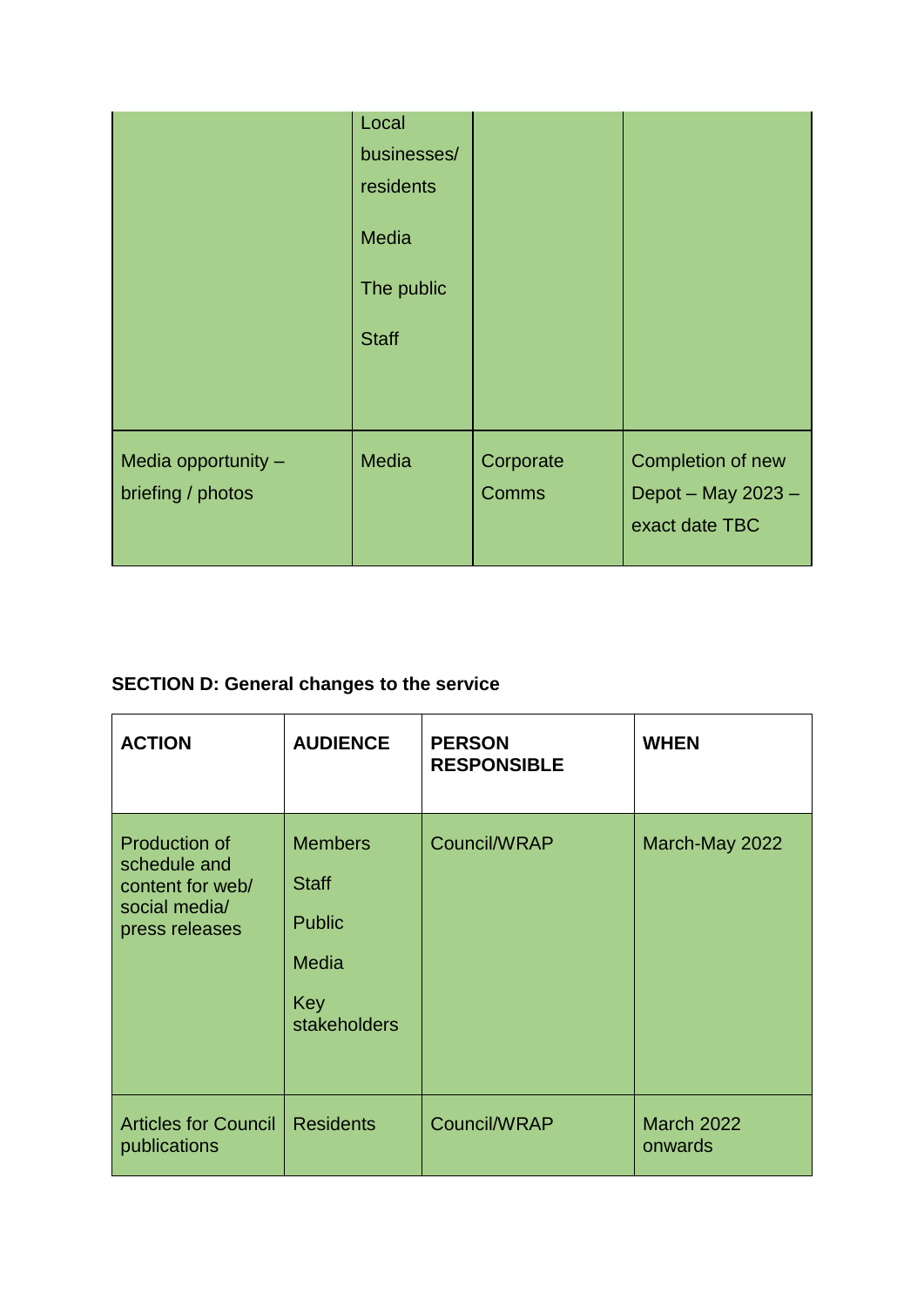| Production of a<br>poster to be<br>placed at Council-<br>managed outlets<br>such as<br>community<br>centres and<br>libraries                                 | <b>Residents</b>                                                                                                                                                             | <b>Council/ WRAP</b> | <b>March 2022</b><br>onwards         |
|--------------------------------------------------------------------------------------------------------------------------------------------------------------|------------------------------------------------------------------------------------------------------------------------------------------------------------------------------|----------------------|--------------------------------------|
| Internal<br>Communications<br>activity<br>(briefing of<br>frontline staff,<br>Denbighshire<br>Today, Intranet,<br>team briefings,<br><b>Member briefings</b> | Frontline staff,<br>including<br><b>Customer</b><br>Contact<br>Centre staff,<br>collection<br>crews and<br>Waste<br>Wardens<br><b>General DCC</b><br>staff<br><b>Members</b> | Council/WRAP         | <b>March 2022</b><br>onwards         |
| Sign-up leaflets<br>(nappies and<br>incontinence<br>service)                                                                                                 | <b>Residents</b>                                                                                                                                                             | Council/WRAP         | April 2022 -<br>October 2022         |
| <b>Production of</b><br>householder<br>packs                                                                                                                 | <b>Residents</b>                                                                                                                                                             | Council/WRAP         | September 2022-<br>April 2023        |
| <b>New containers</b><br>leaflet (draft text,<br>design and<br>translate)                                                                                    | <b>Residents</b>                                                                                                                                                             | Council/WRAP         | November 2022 -<br><b>April 2023</b> |
| <b>Production of</b><br>contamination<br>stickers - use<br>those produced for                                                                                | <b>Residents</b>                                                                                                                                                             | Council/WRAP         | November 2022 -<br><b>April 2023</b> |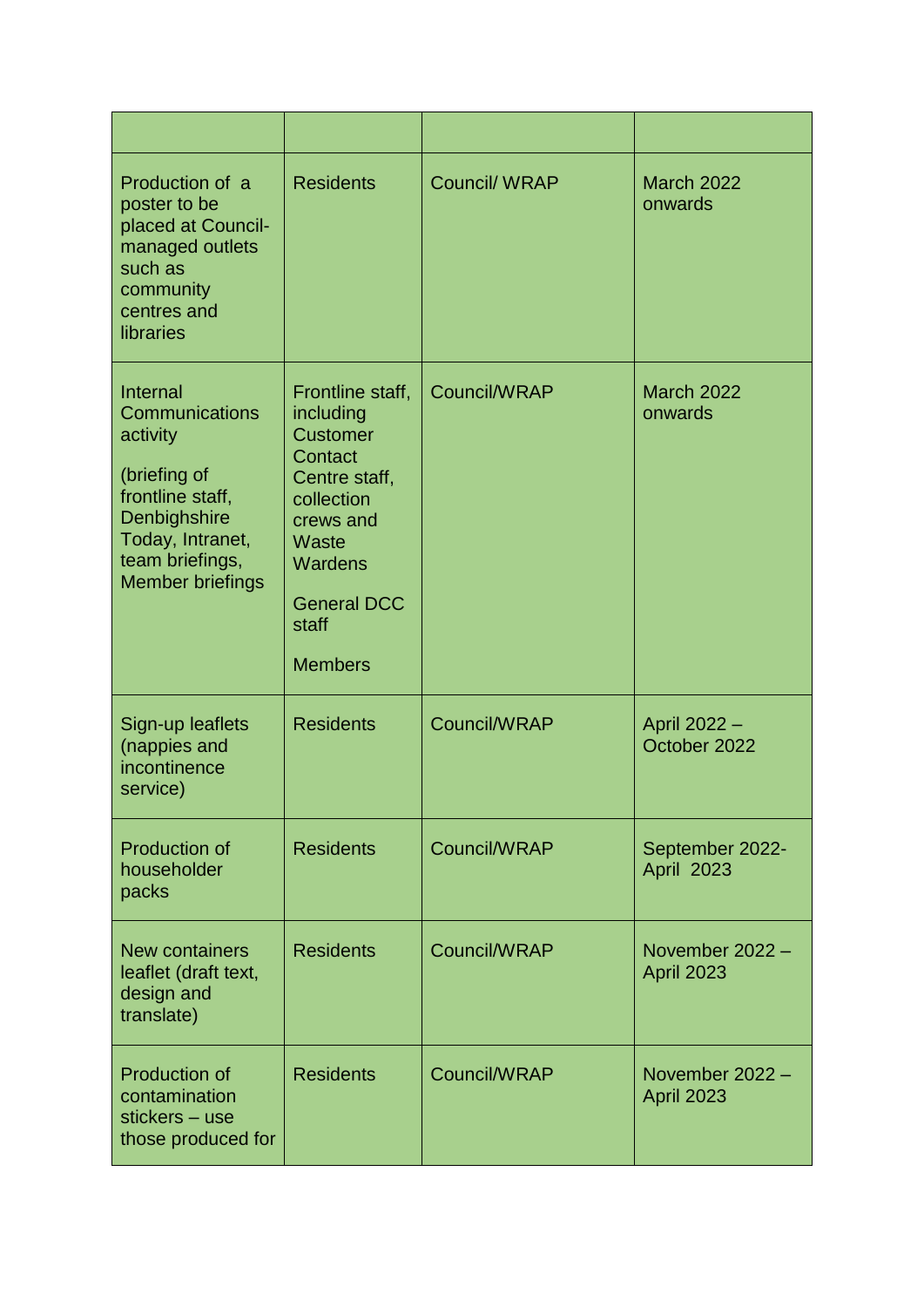| the West Rhyl<br>project                                                                                                                                                    |                  |                         |                                      |
|-----------------------------------------------------------------------------------------------------------------------------------------------------------------------------|------------------|-------------------------|--------------------------------------|
| <b>Production of</b><br>collections<br>calendars                                                                                                                            | <b>Residents</b> | Council/WRAP            | <b>April 2023</b>                    |
| <b>Production of</b><br>'Sorry We Missed<br>You' calling cards                                                                                                              | <b>Residents</b> | Council/WRAP            | November 2022 -<br><b>April 2023</b> |
| <b>Production of RRV</b><br>livery                                                                                                                                          | Council          | <b>COMMS/WRAP/FLEET</b> | November 2022 -<br><b>April 2023</b> |
| <b>Production of</b><br><b>FAQs which will</b><br>be regularly<br>updated before<br>and after the<br>service change is<br>implemented (in<br>light of customer<br>feedback) | <b>Residents</b> | Council/WRAP            | Continually<br>updated               |
| <b>Production of</b><br>animation                                                                                                                                           | <b>Residents</b> | <b>Council/WRAP</b>     | June 2022 - March<br>2023            |
| Production of pull-<br>ups for roadshows                                                                                                                                    | <b>Residents</b> | Council/WRAP            | June 2022 - March<br>2023            |
| Publish FAQs on<br>the Council's<br>website                                                                                                                                 | <b>Residents</b> | Council/WRAP            | <b>June 2023</b>                     |
| <b>Issue householder</b><br>packs to residents                                                                                                                              | <b>Residents</b> | Council/WRAP            | <b>April 2023</b>                    |
| <b>Release animation</b>                                                                                                                                                    | <b>Residents</b> | Council/WRAP            | <b>June 2023</b>                     |
| <b>Bus stop</b><br>advertising                                                                                                                                              | <b>Residents</b> | <b>Council/WRAP</b>     | <b>June 2023</b>                     |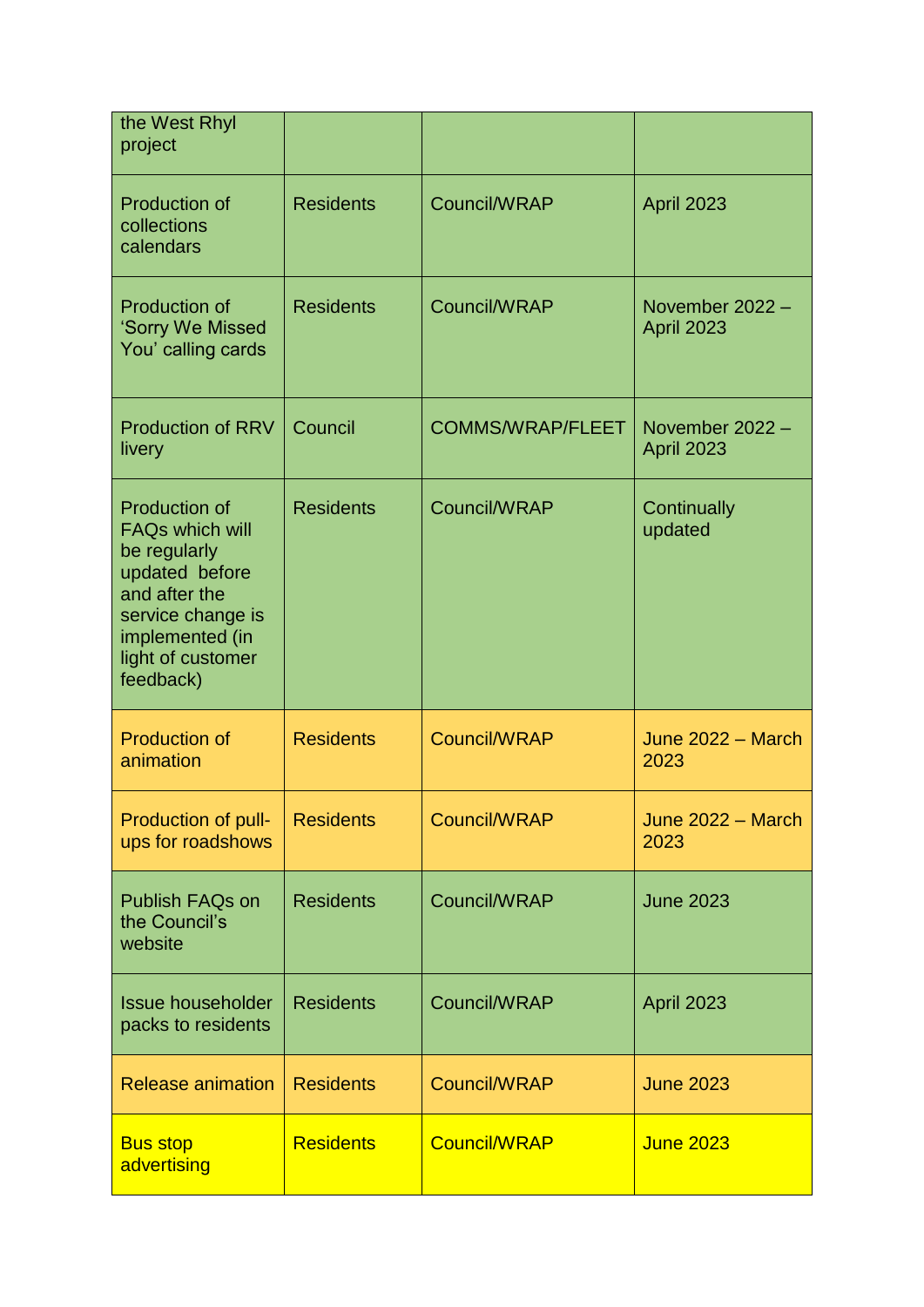| <b>Production of</b><br>leaflet dispensers                                            | <b>Residents</b>                           | <b>Council/WRAP</b>    | <b>June 2023</b>             |
|---------------------------------------------------------------------------------------|--------------------------------------------|------------------------|------------------------------|
| <b>Advertising</b><br>screens                                                         | <b>Residents</b>                           | <b>Council/WRAP</b>    | <b>June 2023</b>             |
| <b>Cinema adverts</b>                                                                 | <b>Residents</b>                           | <b>Council/WRAP</b>    | <b>June 2023</b>             |
| Launch of a<br><b>Coming Soon</b><br>campaign:                                        | All<br>stakeholders                        | Council/WRAP           | March2023                    |
| What are the main<br>changes?                                                         |                                            |                        |                              |
| <b>Estimated</b><br>timescale.                                                        |                                            |                        |                              |
| <b>Countdown how</b><br>many days until<br>delivery                                   |                                            |                        |                              |
| Attendance at<br>Denbigh and Flint<br>Show marquee                                    | All<br>stakeholders                        | <b>Comms Sub Group</b> | August 2023                  |
| Drop-in sessions<br>in the county's<br>libraries                                      | <b>Residents</b>                           | <b>Comms Sub Group</b> | <b>March onwards</b><br>2022 |
| Eco schools<br>campaigns                                                              | <b>Teachers and</b><br>pupils              | <b>Comms Sub group</b> | October 22 - April<br>23     |
|                                                                                       | Residents/<br><b>Parents and</b><br>Carers |                        |                              |
| <b>Paid for advert in</b><br>local press -<br><b>Journal and Free</b><br><b>Press</b> | <b>Residents</b>                           | <b>Comms Sub Group</b> | May/June 2023                |